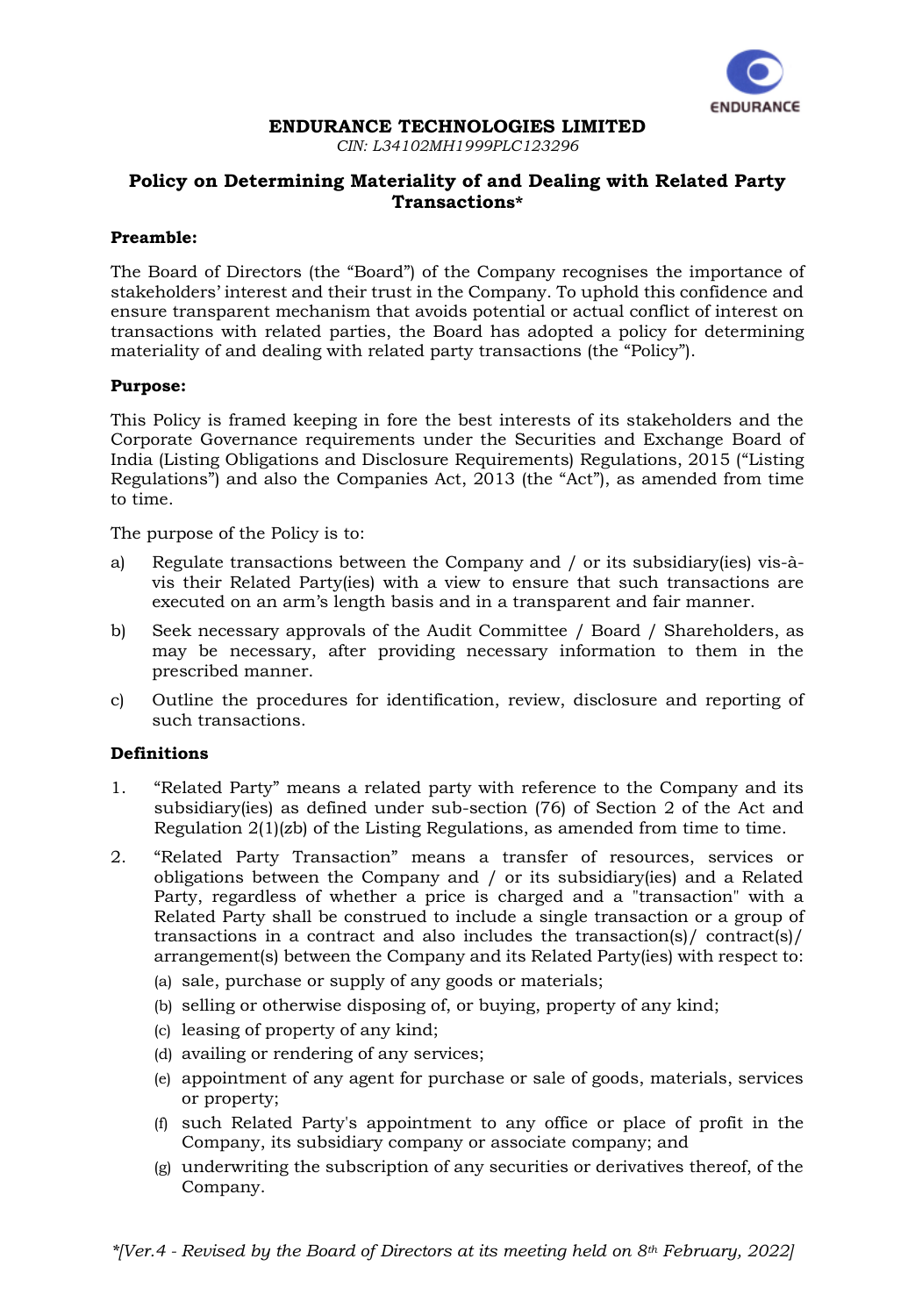

# **Scope**

This Policy is applicable to the Company and its subsidiaries with respect to transactions between party(ies), as enumerated below:

- 1. Company **and** Related Party of the Company or its subsidiary(ies) with effect from 1st April, 2022;
- 2. Subsidiary of the Company **and** Related Party of the Company or its subsidiary(ies) with effect from 1st April, 2022;
- 3. Company **and** any other person, such that the purpose and effect of a transaction is to benefit Related Party of the Company or its subsidiary(ies) with effect from 1st April, 2023; and
- 4. Subsidiary of the Company **and** any other person, such that the purpose and effect of a transaction is to benefit Related Party of the Company or its subsidiary(ies) with effect from 1st April, 2023.

### *Exceptions*

- a. Issue of specified securities on a preferential basis, subject to compliance of the requirements of Securities and Exchange Board of India (Issue of Capital and Disclosure Requirements) Regulations, 2021;
- b. Following corporate actions undertaken by the Company which are uniformly applicable / offered to all shareholders in proportion to their shareholding:
	- i. Payment of dividend;
	- ii. Subdivision or consolidation of securities;
	- iii. Issuance of securities by way of a rights issue or bonus issue; and
	- iv. Buy-back of securities.

#### **Materiality Thresholds:**

A transaction with a Related Party (except those relating to brand usage or royalty) shall be considered material if such transaction(s) to be entered into individually or taken together with previous transactions during a financial year, exceeds Rs. 10,000 million or 10% of the annual consolidated turnover of the Company as per its last audited financial statements, whichever is lower.

Transaction(s) involving payments made to a Related Party with respect to brand usage or royalty shall be considered material if such transaction(s) to be entered into individually or taken together with previous transactions, of similar nature, during a financial year, exceed 5% of the annual consolidated turnover of the Company as per its last audited financial statements.

# **Material Modification(s):**

Any variation in terms of an existing Related Party Transaction that results into the following shall be considered as "Material Modification":

- i. revision in terms of pricing or value which has a financial impact exceeding:
	- a. Rs. 1,000 million; or
	- b. 10% of the standalone turnover of the Company;
	- whichever is higher.
- ii. change (increase or decrease) in the duration of the Related Party Transaction by more than five years or half of the original tenure, whichever is longer, unless any extension is agreed for the purpose of completing any residual performances; and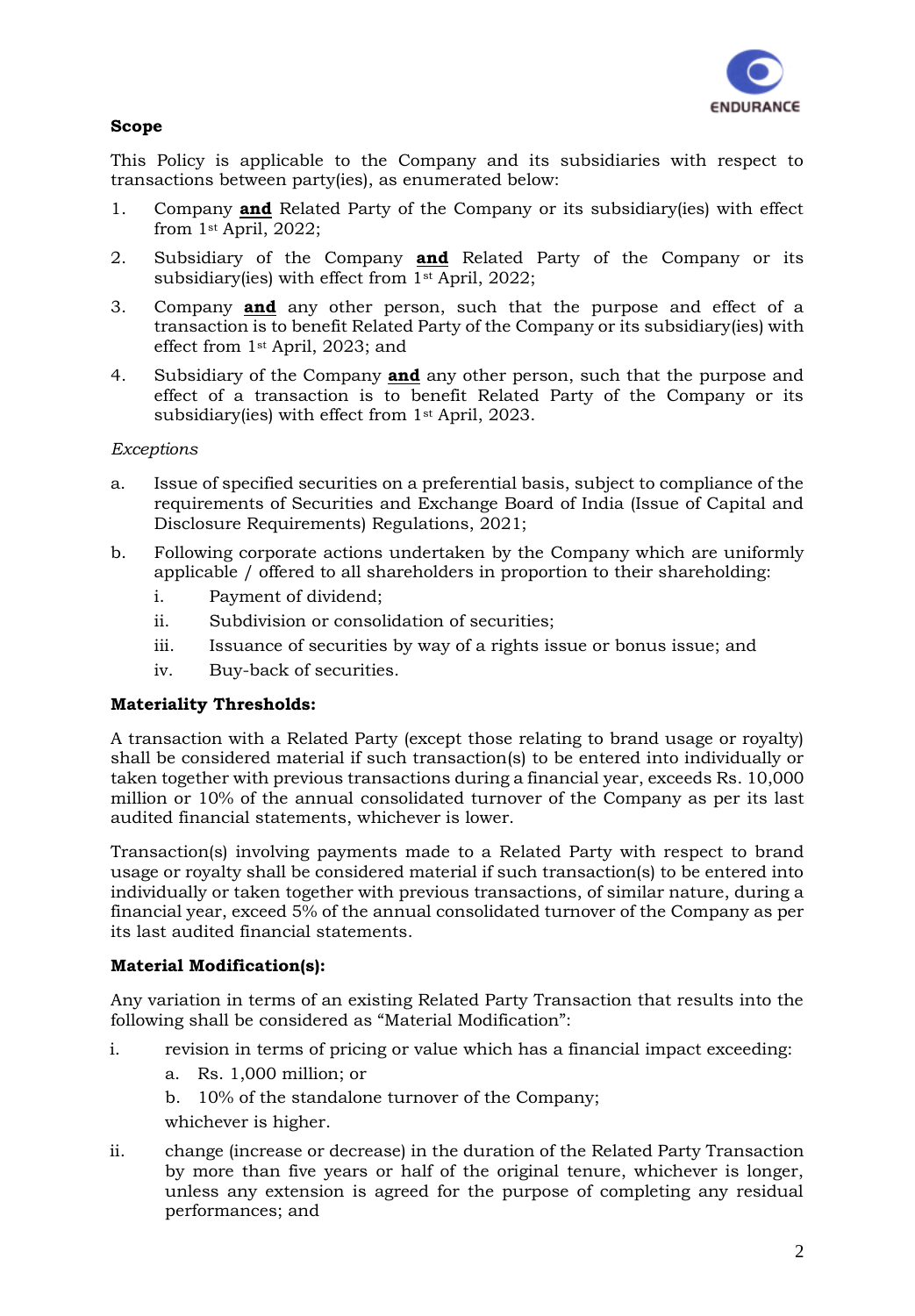

iii. such other modification as the Audit Committee may deem appropriate to be a 'Material Modification' considering other terms and value of the Related Party Transaction.

### **Manner of dealing with and approval of Related Party Transaction(s):**

#### A. Approval of Related Party Transactions by Audit Committee

- 1. All Related Party Transactions and modifications thereto, where the Company is a party shall be required to be approved by the Audit Committee of the Company.
- 2. All Related Party Transactions and Material Modification(s) thereto, where the Company or its subsidiary is a party, shall require prior approval of the Audit Committee of the Company.
- 3. A Related Party Transaction to which any subsidiary of the Company is a party but the Company is not a party, shall require prior approval of the Audit Committee of the Company if the value of such transaction whether entered into individually or taken together with previous transactions:
	- $\triangleright$  during the financial year 2022-23, exceeds ten per cent of the annual consolidated turnover of the Company for the financial year 2021-22; and
	- $\triangleright$  during the financial years commencing from 1<sup>st</sup> April, 2023 onwards, exceeds ten per cent of the annual standalone turnover of the respective subsidiary.

The turnover, as referred above, shall be computed as per the latest audited financial statements of the Company or its subsidiary, as the case may be.

4. The Audit Committee shall review the information as prescribed under the Act and Listing Regulations, for approval of a proposed Related Party Transaction.

#### Omnibus approval for Related Party Transactions

The Audit Committee may grant omnibus approval for Related Party Transactions and such approval shall be applicable in respect of transactions which are repetitive in nature.

- 1. The Audit Committee shall grant omnibus approval as per following criteria:
	- i. The Audit Committee shall satisfy itself the need for such omnibus approval and that such approval is in the interest of the Company.
	- ii. The omnibus approval shall provide:
		- a. the name/s of the Related Party, nature of transaction, period of transaction;
		- b. maximum amount of transaction that can be entered into;
		- c. basis for arriving at the contracted price as per the Company's standard operating procedure;
		- d. Specific reason for entering into contract with the Related Party (e.g. proximity to the plant, preference of the OEM, quality of service/ product delivered);
		- e. Any other information relevant or important for the Audit Committee to take decision.
	- iii. However, in case of Related Party Transactions which cannot be foreseen and where the above details are not available, Audit Committee may grant omnibus approval provided the value does not exceed Rs. 10 million per transaction.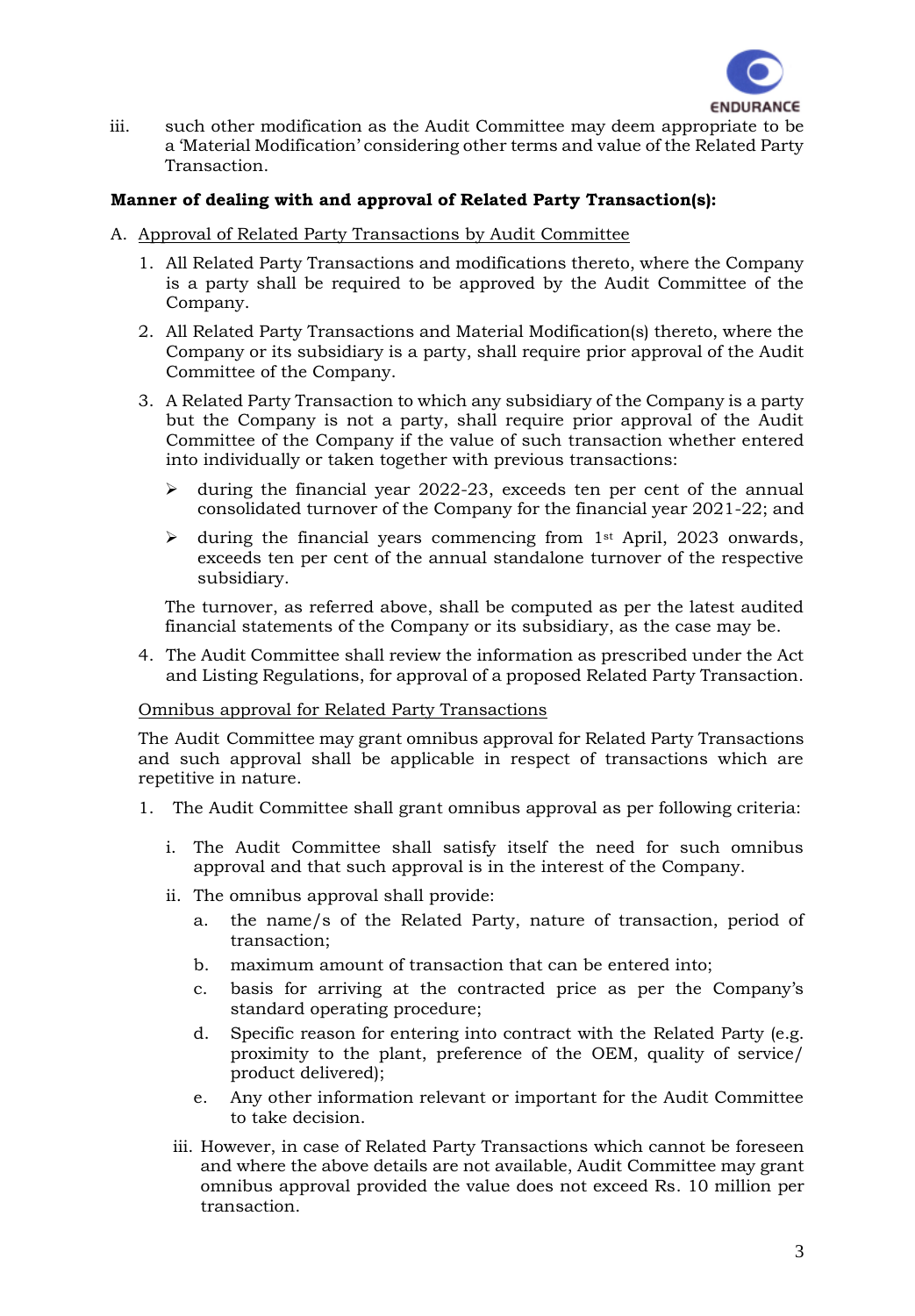

- 2. Audit Committee shall review, at least on a quarterly basis, details of Related Party Transactions entered into by the Company pursuant to each of the omnibus approval given.
- 3. Such omnibus approvals shall be valid for a period not exceeding one year and shall require fresh approvals after the expiry of one year.
- 4. Omnibus approval shall not be granted in respect of selling and disposing of the undertaking of the Company.

# B. Approval of the Board of Directors

- 1. As per the provisions of Section 188 of the Act all Related Party Transactions specified under the said Section and which are not in the ordinary course of business or are not at arm's length are required to be placed before the Board for its approval.
- 2. All material Related Party Transactions and Material Modifications thereto, shall require approval of the Board of Directors, before the same is / are recommended for approval of the shareholders of the Company.
- C. Approval of the Shareholders of the Company
	- 1. All material Related Party Transactions and Material Modifications thereto shall require prior approval of shareholders through resolution.
	- 2. In addition to the above, transactions with Related Party(ies) as mentioned in the table below, which are not in the ordinary course of business or are not at arm's length shall require approval *of* shareholders by way of a resolution.

| Sr.<br>no. | Details of transactions to be entered<br>individually or taken together during<br>a financial year                                               | Minimum threshold requiring<br><b>Shareholders Approval</b>                   |
|------------|--------------------------------------------------------------------------------------------------------------------------------------------------|-------------------------------------------------------------------------------|
| 1.         | Sale, purchase or supply of any goods or<br>material directly or through appointment<br>of agent.                                                | Amounting to ten percent or more<br>of the turnover of the Company            |
| 2.         | Selling or otherwise disposing of, or<br>buying, property of any kind directly or<br>through appointment of agent.                               | Amounting to ten percent<br><sub>or</sub><br>more of net worth of the Company |
| 3.         | Leasing of property of any kind.                                                                                                                 | Amounting to ten percent or more<br>of the turnover of the Company            |
| 4.         | Availing or rendering of any services<br>directly or through appointment of agent.                                                               | Amounting to ten percent or more<br>of the turnover of the Company            |
| 5.         | Appointment to any office or place of<br>profit in the company, its subsidiary<br>companies or associate companies at a<br>monthly remuneration. | Remuneration exceeding Rs. 2.5<br>Lakh per month                              |
| 6.         | Remuneration for underwriting<br>the<br>of any security<br>subscription<br>or<br>derivatives thereof of the Company.                             | Remuneration exceeding<br>one<br>percent of the net worth                     |

3. The turnover or net worth shall be on the basis of the Company's audited financial statements for the preceding financial year.

#### **Exceptions**:

Approval of the Audit Committee / Board / shareholders of the Company, as mentioned in (A), (B) and / or (C) above shall not be required for transactions entered into between: